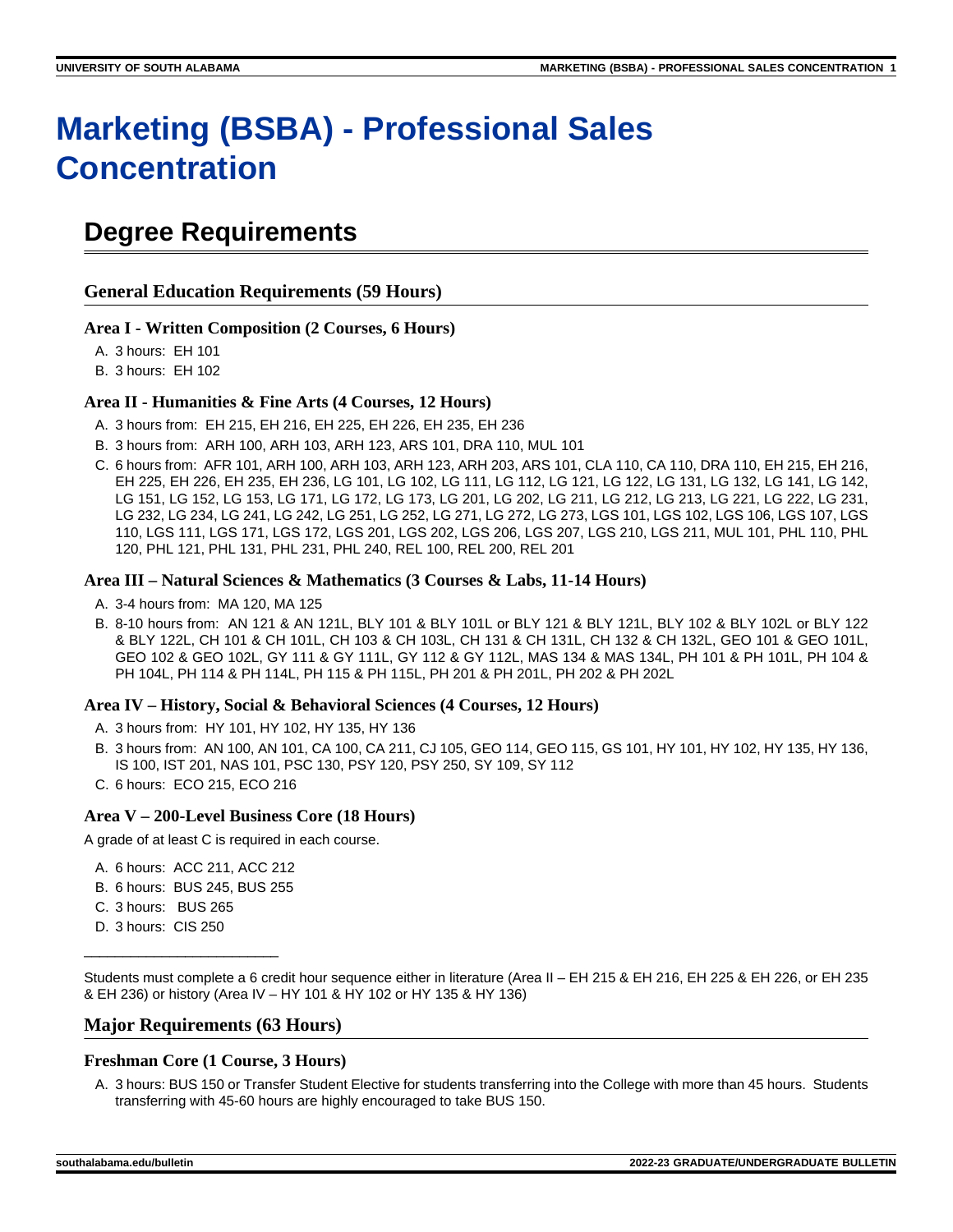#### **Upper Division Business Core (6 Courses, 18 Hours)**

A 2.0 GPA is required for all courses counted towards the major.

- A. 3 hours from: BUS 305, ECO 453
- B. 15 hours: FIN 315, MGT 300, MGT 305 (W), MGT 325, MKT 320

#### **Experiential Learning (2-4 Courses, 6 Hours)**

- A. 3 hours from: BUS 101, BUS 201, BUS 301, BUS 302
- B. 3 hours from: ACC 496, ECO 496, FIN 496, MGT 496, MKT 496

#### **Professional Sales Concentration (9 Courses, 27 Hours)**

- A. 18 hours: MKT 336, MKT 374, MKT 376, MKT 381, MKT 384, MKT 479
- B. 9 hours from: MKT 340, MKT 355, MKT 379, MKT 380, MKT 382, MKT 385

#### **Business Electives (2 Courses, 6 Hours)**

A. 6 hours from: 300-494 Electives from ACC, ECO, FIN, MGT, MKT

#### **Business Policy Capstone (2 Course, 3 Hours)**

A. 3 hours: MGT 485 (W), MGT 486

# **Minor Requirements (0 Or 18-24 Hours)**

A minor is not required for this degree program

#### **Notes:**

\*Transfer credit will only be awarded for courses in the Professional Sales Concentration if the course was taken at an AACSB accredited institution.

\*\*Only one internship may be counted towards a business degree. Internship courses may only be used to fulfill the Experiential Learning requirement and may not be used as business electives or to fulfill any other degree requirement.

#### **Additional Information**

# **Graduation Plan**

### **Marketing (BSBA): Professional Sales Concentration (122 Total Hours)**

#### **First Year - Fall Semester**

| <b>Course ID</b> | <b>Course Description</b>    | <b>Hours</b> |
|------------------|------------------------------|--------------|
| EH 101           | <b>English Composition I</b> | 3            |
| <b>BUS 150</b>   | Introduction to Business     | 3            |
| MA 120 or MA 125 | Calculus                     | 3 or 4       |
| Fine Art         | **Area II                    | 3            |
| History          | **Area IV                    | 3            |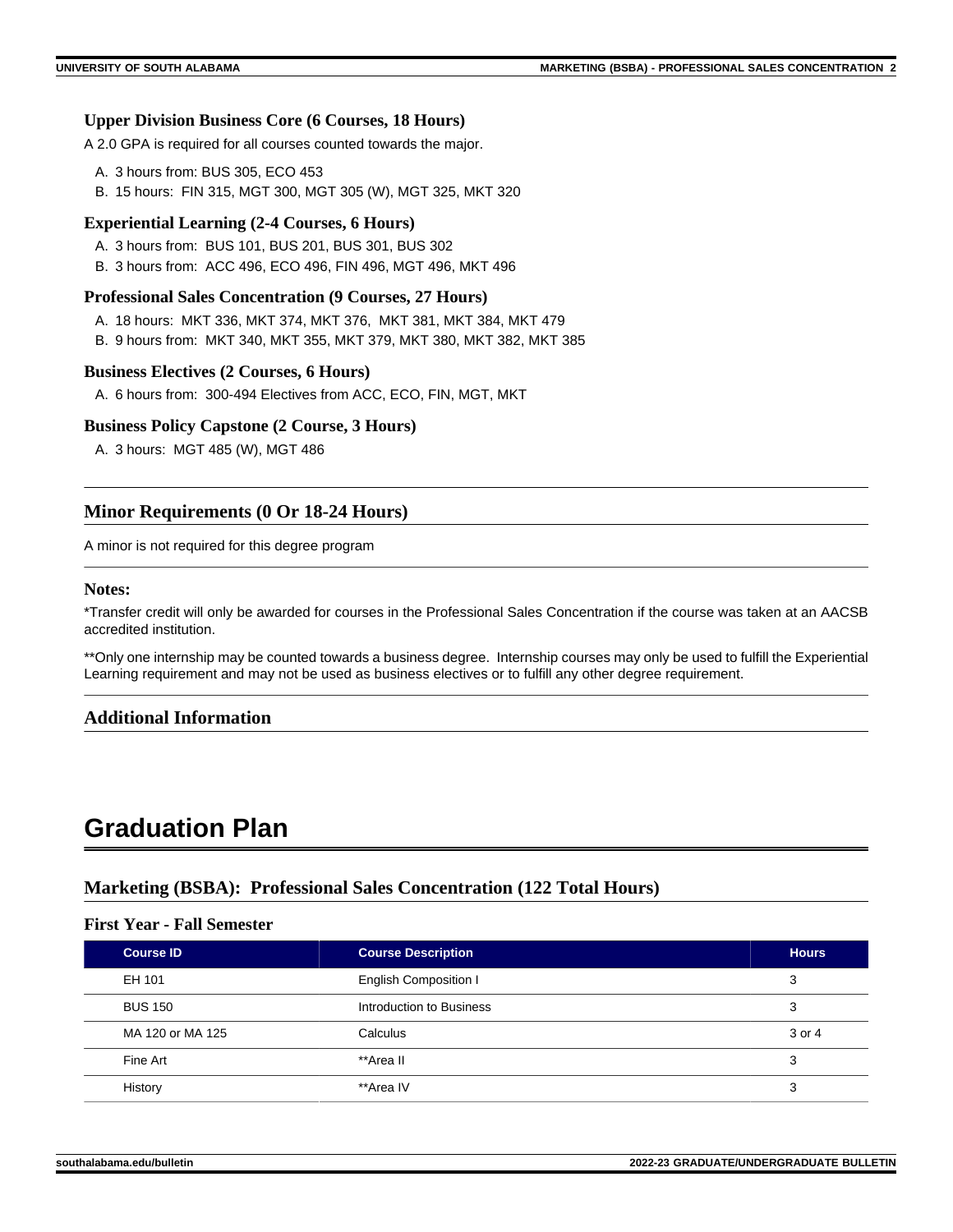| <b>BUS 101</b> | Professional Experience i |             |
|----------------|---------------------------|-------------|
|                |                           |             |
|                | <b>Total Hours</b>        | 16 or<br>17 |
|                |                           |             |

# **First Year - Spring Semester**

| <b>Course ID</b>       | <b>Course Description</b>             | <b>Hours</b>   |
|------------------------|---------------------------------------|----------------|
| EH 102                 | English Composition li                | 3              |
| ECO 215                | Principles of Microeconomics          | 3              |
| <b>CIS 250</b>         | <b>Advanced Computer Applications</b> | 3              |
| Humanities or Fine Art | **Area II                             | 3              |
| Natural Science + Lab  | **Area III                            | $\overline{4}$ |
|                        |                                       |                |
|                        |                                       |                |
|                        | <b>Total Hours</b>                    | 16             |

# **Second Year - Fall Semester**

| <b>Course ID</b>      | <b>Course Description</b>                       | <b>Hours</b> |
|-----------------------|-------------------------------------------------|--------------|
| <b>ACC 211</b>        | Principles of Accounting I/Financial Accounting | 3            |
| <b>BUS 245</b>        | Data Analytics I                                | 3            |
| ECO 216               | Principles of Macroeconomics                    | 3            |
| Literature            | **Area II                                       | 3            |
| Natural Science + Lab | **Area III                                      | 4            |
|                       |                                                 |              |

Total Hours 16

# **Second Year - Spring Semester**

| <b>Course ID</b>                 | <b>Course Description</b>                         | <b>Hours</b> |
|----------------------------------|---------------------------------------------------|--------------|
| ACC 212                          | Principles of Accounting II/Managerial Accounting | 3            |
| <b>BUS 255</b>                   | Data Analytics II                                 | 3            |
| <b>BUS 265</b>                   | Legal Environment of Business I                   | 3            |
| <b>BUS 201</b>                   | Professional Experience II                        |              |
| 2nd Literature or 2nd<br>History | ***Area II or IV                                  | 3            |
| Gen Ed                           | **** Area II or IV                                | 3            |
|                                  |                                                   |              |
|                                  | <b>Total Hours</b>                                | 16           |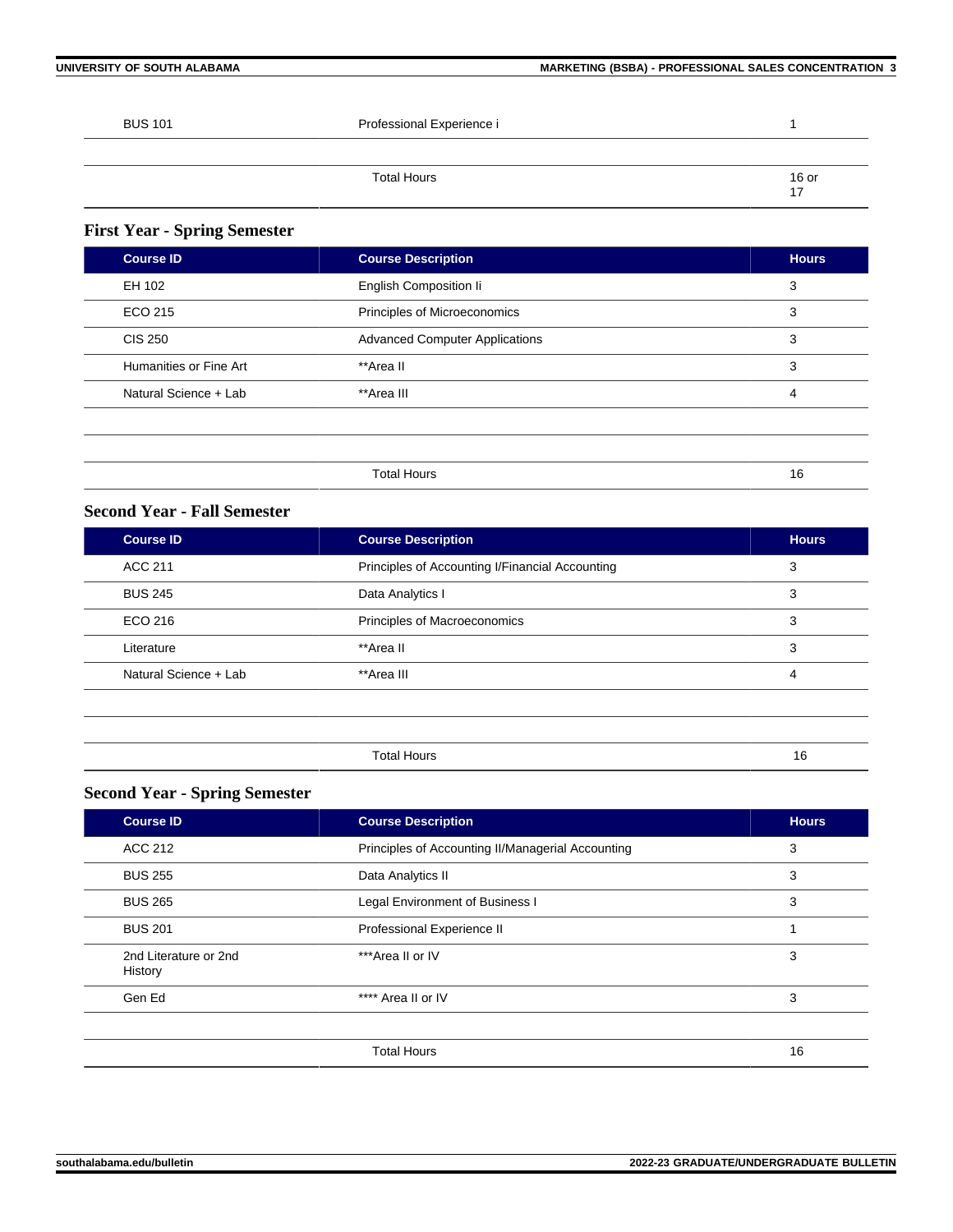# **Third Year - Fall Semester**

| <b>Course ID</b>            | <b>Course Description</b>                                                                                     | <b>Hours</b> |
|-----------------------------|---------------------------------------------------------------------------------------------------------------|--------------|
| <b>MGT 300</b>              | Principles of Management                                                                                      | 3            |
| <b>MGT 305</b>              | Organizational Communication                                                                                  | 3            |
| <b>BUS 301</b>              | Professional Experience III                                                                                   |              |
| <b>MKT 320</b>              | Principles of Marketing                                                                                       | 3            |
| <b>FIN 315</b>              | Principles of Finance                                                                                         | 3            |
| <b>Business Elective #1</b> | Anything in MCOB at the 300 or 400 level not used to fulfill<br>another requirement except internship courses | 3            |
|                             | <b>Total Hours</b>                                                                                            | 16           |

# **Third Year - Spring Semester**

| <b>Course ID</b>   | <b>Course Description</b>             | <b>Hours</b> |
|--------------------|---------------------------------------|--------------|
| MKT 336            | International Marketing               | 3            |
| <b>MKT 374</b>     | Consumer Behavior                     | 3            |
| <b>MKT 376</b>     | <b>Business-to-Business Marketing</b> | 3            |
| BUS 305 or ECO 453 | Data Analytics III or Econometrics    | 3            |
| <b>MGT 325</b>     | <b>Operations Management</b>          | 3            |
|                    |                                       |              |
|                    |                                       |              |

# **Fourth Year - Fall Semester**

| <b>Course ID</b> | <b>Course Description</b>                                                     | <b>Hours</b> |
|------------------|-------------------------------------------------------------------------------|--------------|
| <b>MKT 381</b>   | Sales and Sales Management                                                    | 3            |
| <b>MKT 384</b>   | Market Research                                                               | 3            |
| MKT Elective (2) | Select from: MKT 340, MKT 350, MKT 375, MKT 379, MKT<br>380, MKT 382, MKT 385 | 6            |
| MKT 496          | Internship                                                                    | 3            |
|                  |                                                                               |              |
|                  |                                                                               |              |
|                  | <b>Total Hours</b>                                                            | 15           |

# **Fourth Year - Spring Semester**

| <b>Course ID</b>  | <b>Course Description</b>                                                     | <b>Hours</b> |
|-------------------|-------------------------------------------------------------------------------|--------------|
| MKT 479           | <b>Marketing Policy</b>                                                       |              |
| MKT Electives (1) | Select from: MKT 340, MKT 350, MKT 375, MKT 379,<br>MKT 380, MKT 382, MKT 385 |              |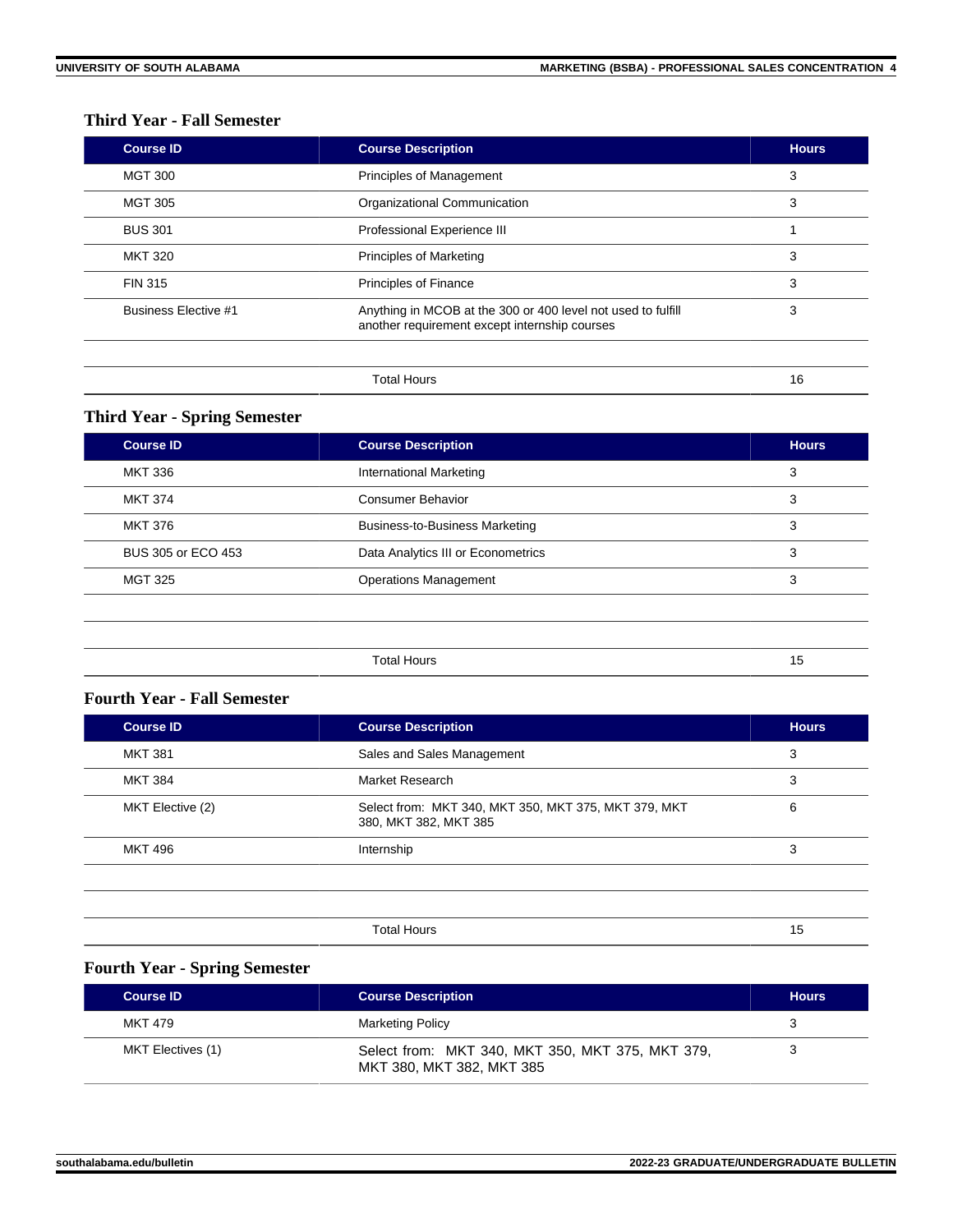| Business Elective #2                                                                                                                                                                                                          | Anything in MCOB at the 300 or 400 level not used to fulfill<br>another requirement except internship courses | 3  |
|-------------------------------------------------------------------------------------------------------------------------------------------------------------------------------------------------------------------------------|---------------------------------------------------------------------------------------------------------------|----|
| <b>MGT 485</b>                                                                                                                                                                                                                | <b>Business Policy in Global Environment</b>                                                                  | 3  |
| <b>MGT 486</b>                                                                                                                                                                                                                | Undergraduate Comp Exam                                                                                       | 0  |
|                                                                                                                                                                                                                               |                                                                                                               |    |
|                                                                                                                                                                                                                               | <b>Total Hours</b>                                                                                            | 12 |
|                                                                                                                                                                                                                               |                                                                                                               |    |
| <b>Notes</b>                                                                                                                                                                                                                  |                                                                                                               |    |
| *Recommended Course                                                                                                                                                                                                           |                                                                                                               |    |
| **See Degree Requirements for options                                                                                                                                                                                         |                                                                                                               |    |
| .♦♦♦ A H to a collect a theory of the collection of the collection of the collection of the collection of the collection of the collection of the collection of the collection of the collection of the collection of the col |                                                                                                               |    |

\*All students must complete either a literature or a history sequence.

\*\*\*\*If opted for literature sequence, need Area IV; if opted for History sequence, need Area II

# **Department Information**

| <b>Department of Marketing and Quantitative Methods</b> | (251) 460-6412              |
|---------------------------------------------------------|-----------------------------|
| Chair                                                   | Alvin J. Williams           |
| Distinguished Professor of Marketing                    | Williams, Hair              |
| <b>Professor Emeritus</b>                               | Lynn Robinson, Julie Sneath |
| Professors                                              | Finney, Sharland            |
| Associate Professor                                     | Chow                        |
| <b>Assistant Professors</b>                             | Dadzie, Howard, Sabol       |
| Instructor                                              | Loes, Tashbin               |

[Department of Marketing and Quantitative Methods website](https://www.southalabama.edu/colleges/mcob/marketing) <https://www.southalabama.edu/colleges/mcob/marketing/index.html>

Office of Student Services Mitchell College of Business MCOB 110 Phone: (251) 460-7167 E-mail: [mcobadviser@southalabama.edu](mailto:mcobadviser@southalabama.edu?subject=)

"Business has only two functions - marketing and innovation." - Milan Kundera

# **Discover Marketing**

Marketing is a dynamic process that creates and delivers value in competitive environments through customer-focused and market-driven actions. The Marketing major provides an integrative and substantive approach to marketing strategy development and implementation based on learning experiences that combine concepts and managerial practice. A well-designed, marketbased curriculum allows students to experience the core of marketing through interactive courses, internships, directed study programs, and special topics courses designed to focus on specific areas of marketing interest. These goals are achieved through the Marketing Management, International Business, and Professional Sales concentrations.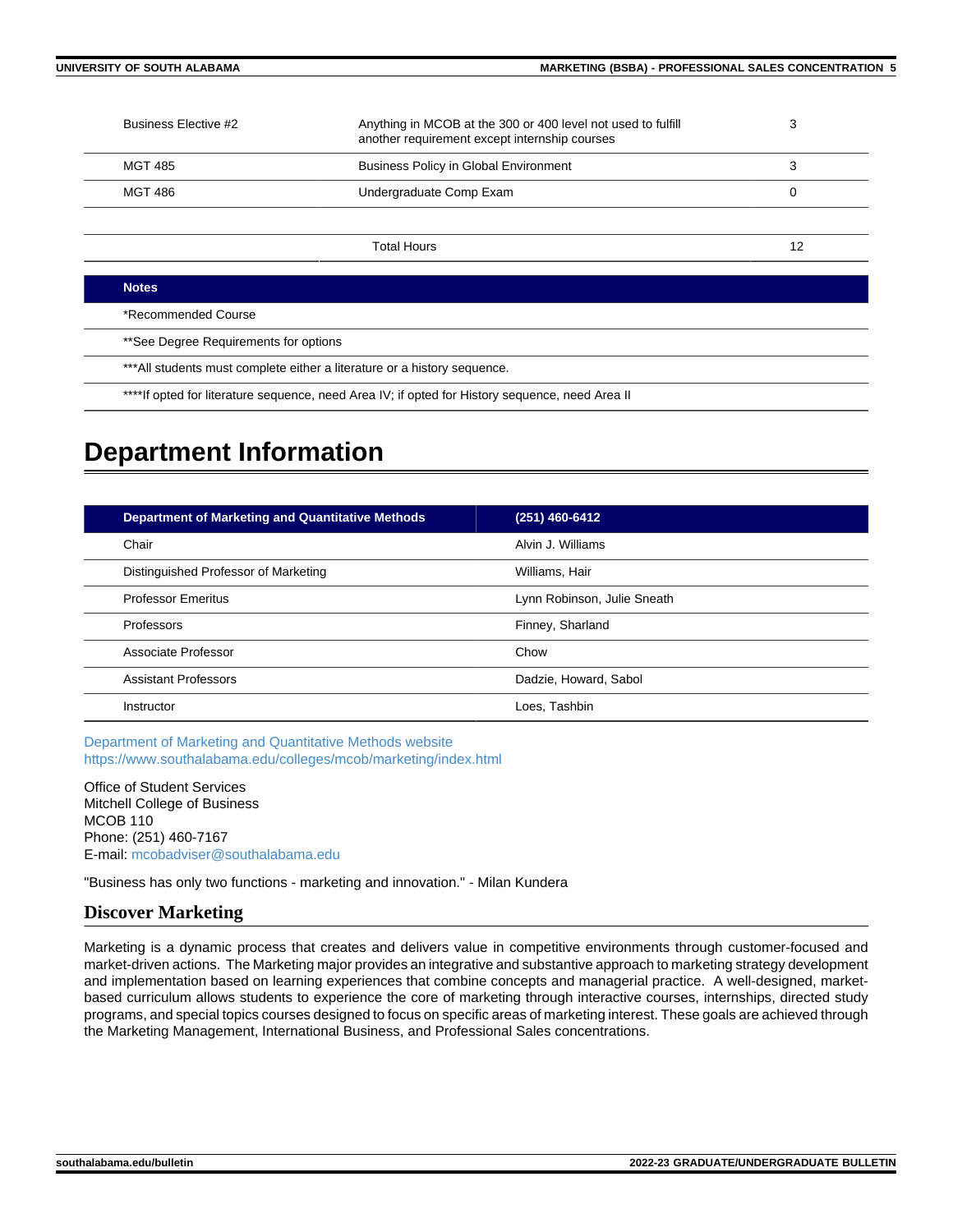# **Marketing Management Concentration**

The Marketing Management concentration offers a holistic view of the marketing function, with special focus on consumer analysis, value creation and delivery, marketing segmentation, and marketing strategy development and execution, within the context of changing and competitive business environments. The Marketing Management concentration prepares students for career in sales, advertising and marketing communication, retailing, supply chain management, market research and related areas. It is good preparation for positions in health care marketing, sports marketing, tourism and hospitality, non-profit marketing, financial services marketing and a host of other growth industries.

# **Professional Sales Concentration**

In globally-competitive organizations, sales professionals are increasingly responsible for market growth, value creation, customer relationship management, branding, and communication of product, service, and organizational benefits. The sales function is the engine that propels every aspect of the organization. The Professional Sales Concentration prepares students for rewarding careers in sales and related areas. Students completing this concentration have some proficiency in relationship selling, buyer behavior, value creation and delivery, prospecting, sales call planning, communications skills, negotiating win/win solutions, and customer relationship management.

# **International Business Major**

A degree in International Business prepares students for management positions in U.S. based companies that serve global markets and foreign based companies that provide products and services in the U.S. and other countries. Students will learn how conducting business on a global scale differs from domestic operations and will develop sensitivity and understanding of cultural differences and business etiquette to allow them to effectively negotiate and conduct business in a variety of cultures. The curriculum requires proficiency in a foreign language and includes courses in management, marketing, economics, finance, accounting, and business law to prepare students for a variety of jobs in multinational companies.

Students majoring in International Business are strongly encouraged to participate in a study abroad experience. Short-term study abroad immersion experiences are available, including the British Studies Program in London and the Asia-Pacific Business course in Australia, in addition to longer-term study abroad programs at one of our partner universities, accredited by the AACSB.

International exposure is a critical success factor for International Business majors. However, approved alternatives, including research with a major international component, projects with substantial international content, or other options suggested by the International Business faculty advisor, will be considered.

Students must complete an internship with an international focus. This is accomplished by completing an internship with a multinational company operating in the U.S. or by completing an internship with an U.S. or foreign based firm operating in another country.

#### **Proficiency In A Second Language**

Students majoring in International Business are required to demonstrate introductory-level proficiency in a second language by passing a foreign language proficiency examination as administered by the University of South Alabama Department of Foreign Languages and Literature or by successfully completing the second semester of any approved elementary sequence in a foreign language.

#### **Supply Chain & Logistics Management Major**

The Supply Chain and Logistics Management (SCLM) major is designed to equip students with the skill sets necessary for successful careers in supply chain-related fields. As supply chain management becomes more seminal in competitive strategy, it is important for business leaders to have a strong appreciation for and understanding of the mechanics of supply chain and logistics management and the resulting impact on organizational performance. Given the global nature of supply chains, talent is needed to ensure the proper planning, implementation, and assessment of market-centered, adaptive, and agile supply chains worldwide.

Supply chain and logistics management employment opportunities are wide and varied. The following represents a small sampling of the specific types of jobs available to program graduates: procurement specialists; sourcing analysts; materials manager; sourcing commodity specialists; logistics customer service; transportation sourcing specialists; material coordinator; operations manager; inventory control; production scheduling; warehouse manager; logistics analysts; and quality manager.

Upon completion of the BSBA degree program in SCLM, students will be prepared to enter a wide-range of sectors, including manufacturing, distribution, services, and government. Additionally, the program provides a solid foundation for general MBA